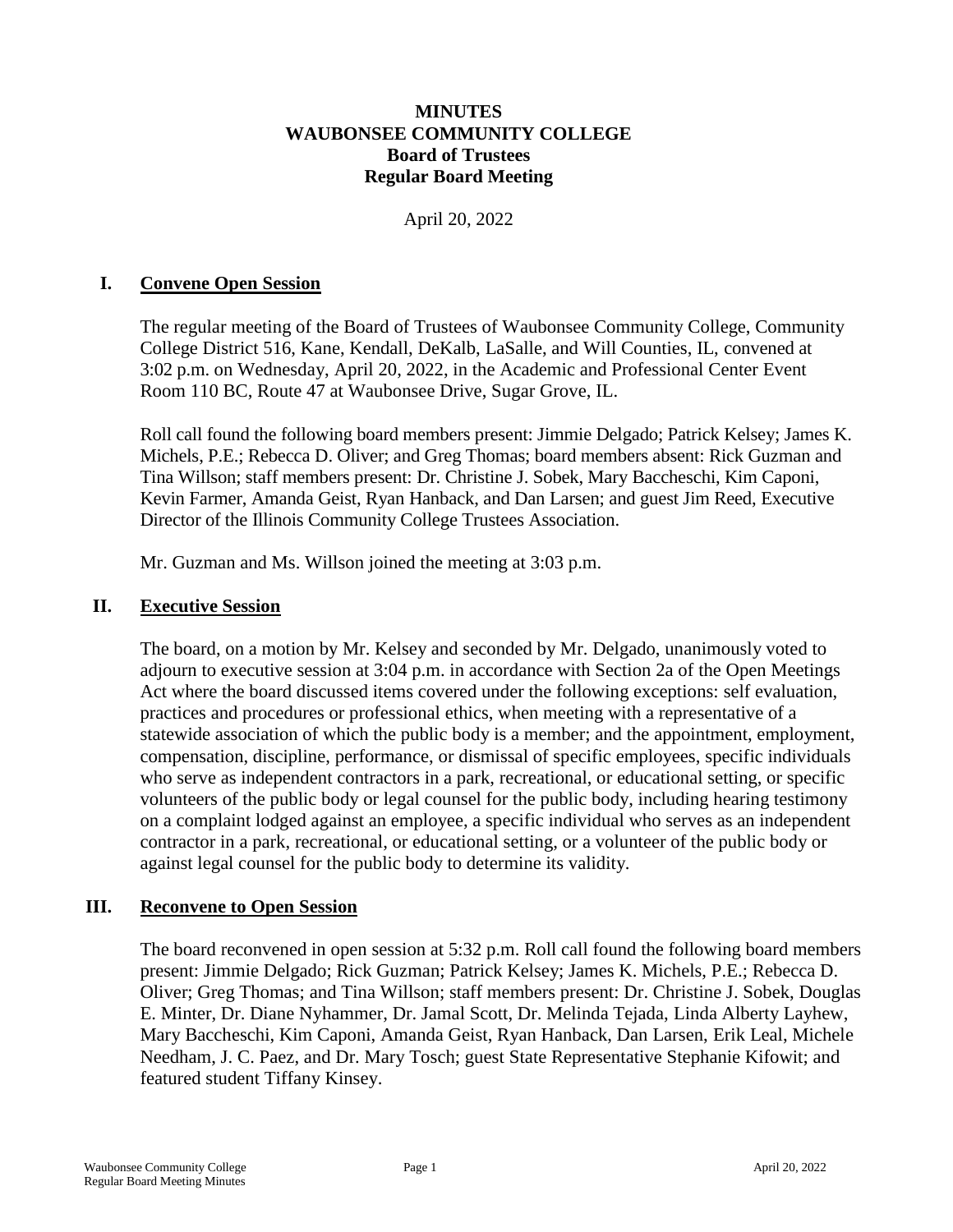## **IV. Oath of Office to Newly Elected Student Trustee**

Dr. Christine Sobek, President, introduced Juan Chiu, the newly elected student trustee for 2022- 2023. The Oath of Office was administered and notarized by Campus Police Chief J. C. Paez.

## **V. Recognition**

A. Presentation of Illinois House of Representatives Resolution Honoring Dr. Christine Sobek for her 20 Years of Service as President of Waubonsee Community College

Stephanie Kifowit, Illinois State Representative, 84th District, presented a House Resolution to Dr. Sobek in honor of her 20 years of service as President of Waubonsee Community College.

### B. Featured Student

Dr. Melinda Tejada, Vice President of Student Development and Executive Director of the Foundation, recognized our Featured Student, Tiffany Kinsey of Yorkville, for her outstanding academic and personal accomplishments.

### **VI. Public Comment**

### A. General Public Comment

### **VII. Reconvene to Executive Session**

The board, on a motion by Mr. Kelsey and seconded by Mr. Guzman, unanimously voted to adjourn to executive session at 5:52 p.m. in accordance with Section 2a of the Open Meetings Act where the board discussed items covered under the following exceptions: discussion of minutes of meetings lawfully closed under this Act, whether for purposes of approval by the body of the minutes or semi-annual review of the minutes as mandated by Section 2.06; the appointment, employment, compensation, discipline, performance, or dismissal of specific employees, specific individuals who serve as independent contractors in a park, recreational, or educational setting, or specific volunteers of the public body or legal counsel for the public body, including hearing testimony on a complaint lodged against an employee, a specific individual who serves as an independent contractor in a park, recreational, or educational setting, or a volunteer of the public body or against legal counsel for the public body to determine its validity; collective negotiating matters between the public body and its employees or their representatives, or deliberations concerning salary schedules for one or more classes of employees; and litigation, when an action against, affecting or on behalf of the particular public body has been filed and is pending before a court or administrative tribunal, or when the public body finds that an action is probable or imminent, in which case the basis for the finding shall be recorded and entered into the minutes of the closed meeting.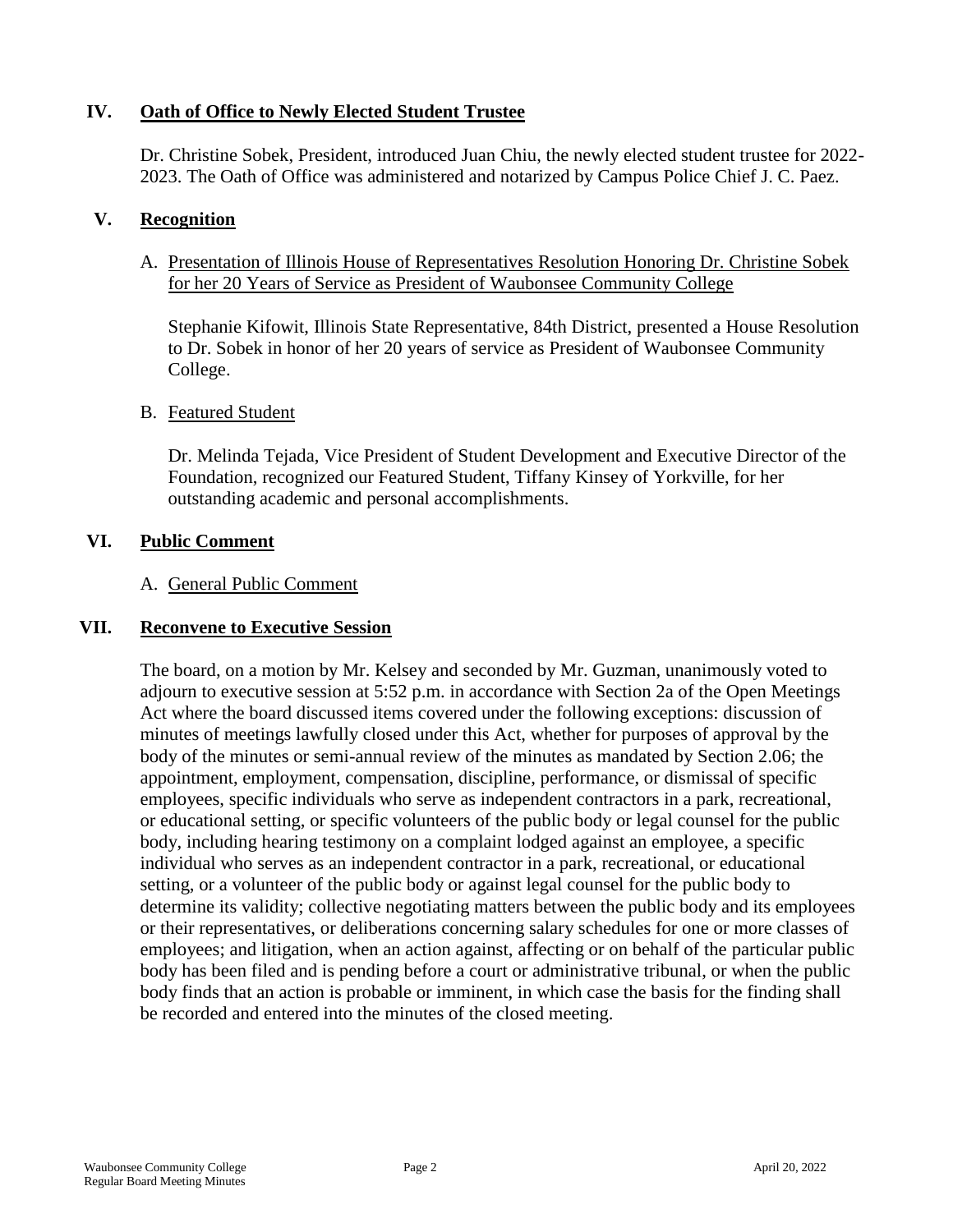## **VIII. Reconvene to Open Session**

The board reconvened in open session at 7:19 p.m. Roll call found the following board members present: Juan Chiu; Jimmie Delgado; Rick Guzman; Patrick Kelsey; James K. Michels, P.E.; Rebecca D. Oliver; Greg Thomas; and Tina Willson; staff members present: Dr. Christine J. Sobek, Douglas E. Minter, Dr. Diane Nyhammer, Dr. Jamal Scott, Dr. Melinda Tejada, Mary Baccheschi, Kim Caponi, Darla Essalih, Kevin Farmer, Terence Felton, Amanda Geist, Ryan Hanback, Ronna Jones, Dan Larsen, and Michele Needham; and college attorney Justin Petrarca of Himes, Petrarca & Fester.

## **IX. Communications**

## A. Association of Community College Trustees

1. ACCT Leadership Congress

Dr. Sobek commented that the ACCT Leadership Congress is scheduled for October 26-29, 2022 at the Marriott Marquis Hotel in New York City, NY.

- B. American Association of Community Colleges
	- 1. AACC Annual

Dr. Sobek commented that final details are being confirmed for AACC Annual, scheduled for April 30-May 3, 2022 in New York City, NY.

## C. Illinois Board of Higher Education

## D. Illinois Community College Board

1. Dr. Sobek reported on the virtual meeting held on April 13, 2022 with other Illinois community college presidents for an early childhood education consortium funding discussion with Dr. Brian Durham, ICCB Executive Director.

## E. Illinois Community College Trustees Association

1. ICCTA West Suburban Regional Meeting

Trustees Rick Guzman, Greg Thomas, and Tina Willson commented on an ICCTA West Suburban Regional Meeting held virtually on April 6, 2022, and that Dr. Bernard Little, Chief Diversity Officer and Dean for Students, participated on a panel with other regional college officers/leaders for presentations on diversity, equity, and inclusion interventions and programs.

2. ICCTA Meetings

Dr. Sobek commented that the next ICCTA meetings are scheduled for April 29, 2022 at the President Abraham Lincoln Hotel in Springfield, IL.

3. ICCTA Annual Convention

Dr. Sobek commented that the ICCTA Annual Convention is scheduled for June 10-11, 2022 at the Chicago Marriott Downtown Magnificent Mile, in Chicago, IL.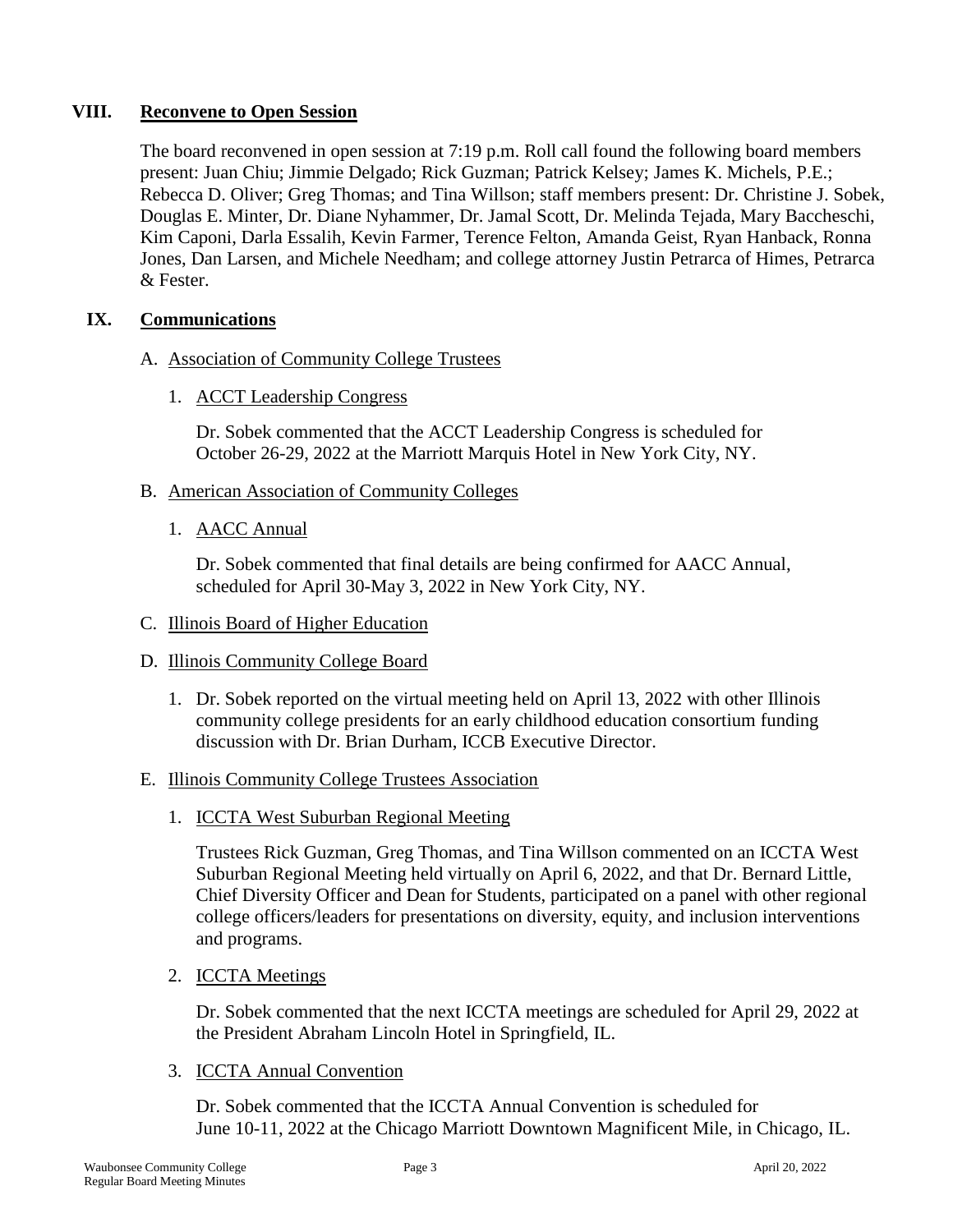## **IX. Communications (continued)**

## F. President's Report

In her report to the board, Dr. Sobek:

- publicly announced the recipients of Waubonsee's 2022 Distinguished Contributor Award, Diane D. Homan, M.D., and 2022 Distinguished Alumnus Award, Tim Buckley, and that they will be recognized during the 2022 Commencement Ceremonies on May 14, 2022; and
- thanked Amanda Geist, Executive Director of Marketing and Communications, for her years of service and contributions to Waubonsee, and noted that her resignation from the college is on the April agenda for board approval.

## G. Institutional Reports

## 1. 2022 Commencement Update

Dr. Tejada provided an update on the 2022 Commencement Ceremonies scheduled for 10:00 a.m. and 2:00 p.m. on May 14, 2022, including the announcement of the individuals who have been selected for key roles: Commencement Speaker - Brian Olson, Featured Alumnus in April 2021, and Northern Trust Chief Information Security Officer for North America; Student Speaker - Priscila Vargas, Student Trustee 2021-2022; Faculty Marshal - Kenneth Kunz, Professor of Automotive Technology; and Student Marshal - Elias Tamer, Student Senate President.

### 2. Waubonsee Community College Continuity of Operations in Response to COVID-19

A written update on the continuity of operations at Waubonsee Community College in response to COVID-19 was provided.

### **X. Approval of Consent Agenda**

The board, on a motion by Mr. Thomas and seconded by Mr. Guzman, unanimously approved the Consent Agenda that contains the following items – Meeting Minutes; Personnel Reports including: part-time and temporary appointments, a full-time retirement, full-time resignations, a leave of absence, and full-time appointment recommendations; and Financial Reports including: payroll reports, accounts payable, and 9 bids/purchases.

### A. Meeting Minutes

- 1. March 16, 2022 Board Meeting Minutes
- 2. March 16, 2022 Executive Session Meeting Minutes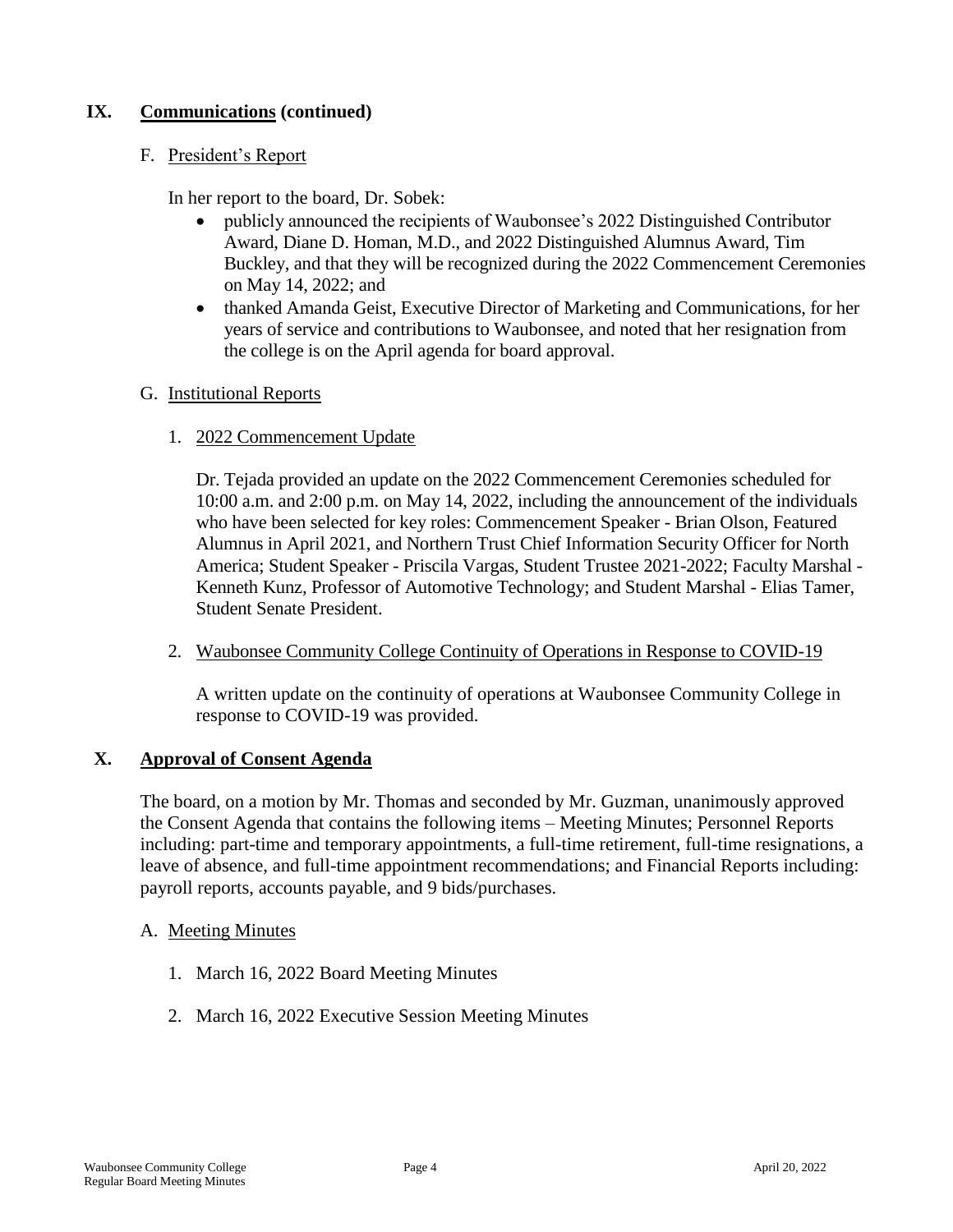### B. Personnel Reports

1. Part-Time and Temporary Appointments

| Acosta, Jiovanni    | <b>Student Worker Public Safety</b>     | 25 hrs./week | \$13.25/hr.        |
|---------------------|-----------------------------------------|--------------|--------------------|
| Choi, Duri          | <b>Accounting Manager</b>               |              | \$500.00/Monthly   |
|                     |                                         |              | Stipend            |
| Darnold, Dustin     | <b>Head Golf Coach</b>                  |              | \$7,500.00 Stipend |
| Gaetz, Elizabeth    | Physics Lab Technician                  | 25 hrs./week | \$17.00/hr.        |
| Hannah, Danica      | Earth Science Lab Assistant             | 25 hrs./week | \$15.00/hr.        |
| Podschweit, Douglas | Campus Police Officer                   | 25 hrs./week | \$26.65/hr.        |
| Ramirez, Danny      | <b>Campus Police Officer</b>            | 25 hrs./week | \$26.65/hr.        |
| Shinn, Emily        | <b>Administrative Specialist Health</b> |              | \$500.00/Monthly   |
|                     | Professions and Public Service          |              | Stipend            |
| Vincent, Brieanna   | <b>Assistant Cheerleading Coach</b>     |              | \$3,000.00 Stipend |

- 2. Full-Time Retirement
	- a. Therese Kewin, Counselor/Professor, effective May 31, 2022. Ms. Kewin holds the academic rank of Professor. Pursuant to the collective bargaining agreement with the full-time faculty, Ms. Kewin will obtain the rank of Professor Emeritus upon retirement.
- 3. Full-Time Resignations
	- a. Amanda Geist, Executive Director of Marketing and Communications, effective April 23, 2022.
	- b. Joel McFarland, Data Analyst, effective April 1, 2022.
	- c. Gabriela Rios, Federal Scholarship Coordinator, effective April 21, 2022.
	- d. Scott Strain, Information Security Specialist, effective March 11, 2022.
	- e. Myra Torres, Administrative Specialist Student Retention, effective March 28, 2022.
- 4. Leave of Absence
	- a. Daniel Kero, Voice Systems Supervisor, effective March 29, 2022 through September 30, 2022.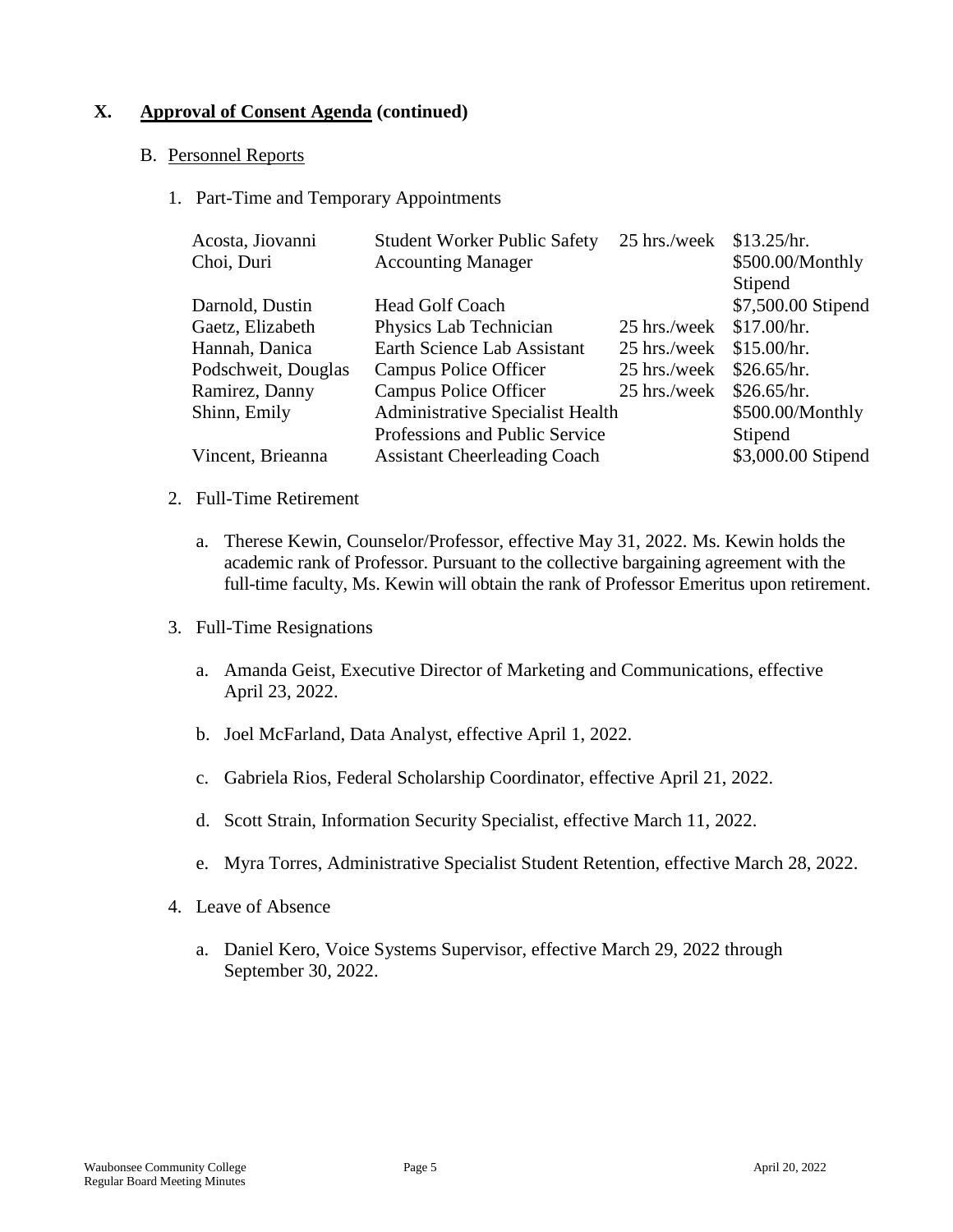- 5. Full-Time Appointment Recommendations
	- a. Dr. Ruth Anne Rehfeldt, Dean for Visual and Performing Arts, Education, and Sciences, at the rate of \$125,000 annually, effective June 6, 2022.
	- b. Duri Choi, Accounting Manager, at the rate of \$85,214 annually, effective April 4, 2022. Ms. Choi will resign from her position of Student Accounts and Cashier Manager to accept this position.
	- c. Chadd Engel, Senior Outcomes Assessment Coordinator, at the rate of \$66,414 annually, effective April 4, 2022.
	- d. Denise Halverson, Senior Curriculum Coordinator, at the rate of \$68,414 annually, effective April 4, 2022.
	- e. Samuel Laskowski, Custodian, at the rate of \$16.25/hr., effective April 18, 2022.
	- f. Mary Mills, Lead Academic Support Coach, at the rate of \$27.26/hr., effective April 4, 2022.
	- g. Kelly Newlin, Campus Operations Event Specialist, at the rate of \$22.71/hr., effective March 28, 2022.
	- h. Emily Rollins, Marketing and Communications Outreach Coordinator, at the rate of \$34.91/hr., effective April 4, 2022. Ms. Rollins will resign from her position of Marketing and Communications Coordinator to accept this position.
	- i. Barbara Ruiz Smith, Library Technology Specialist, at the rate of \$20.74/hr., effective April 4, 2022.
	- j. Laurinda Sellers, Custodian, at the rate of \$16.25/hr., effective April 4, 2022.
	- k. Kendall Vance, Student Technology and Library Services Manager, at the rate of \$77,126 annually, effective April 1, 2022. Mr. Vance will resign from his position of Resource Sharing Specialist to accept this position.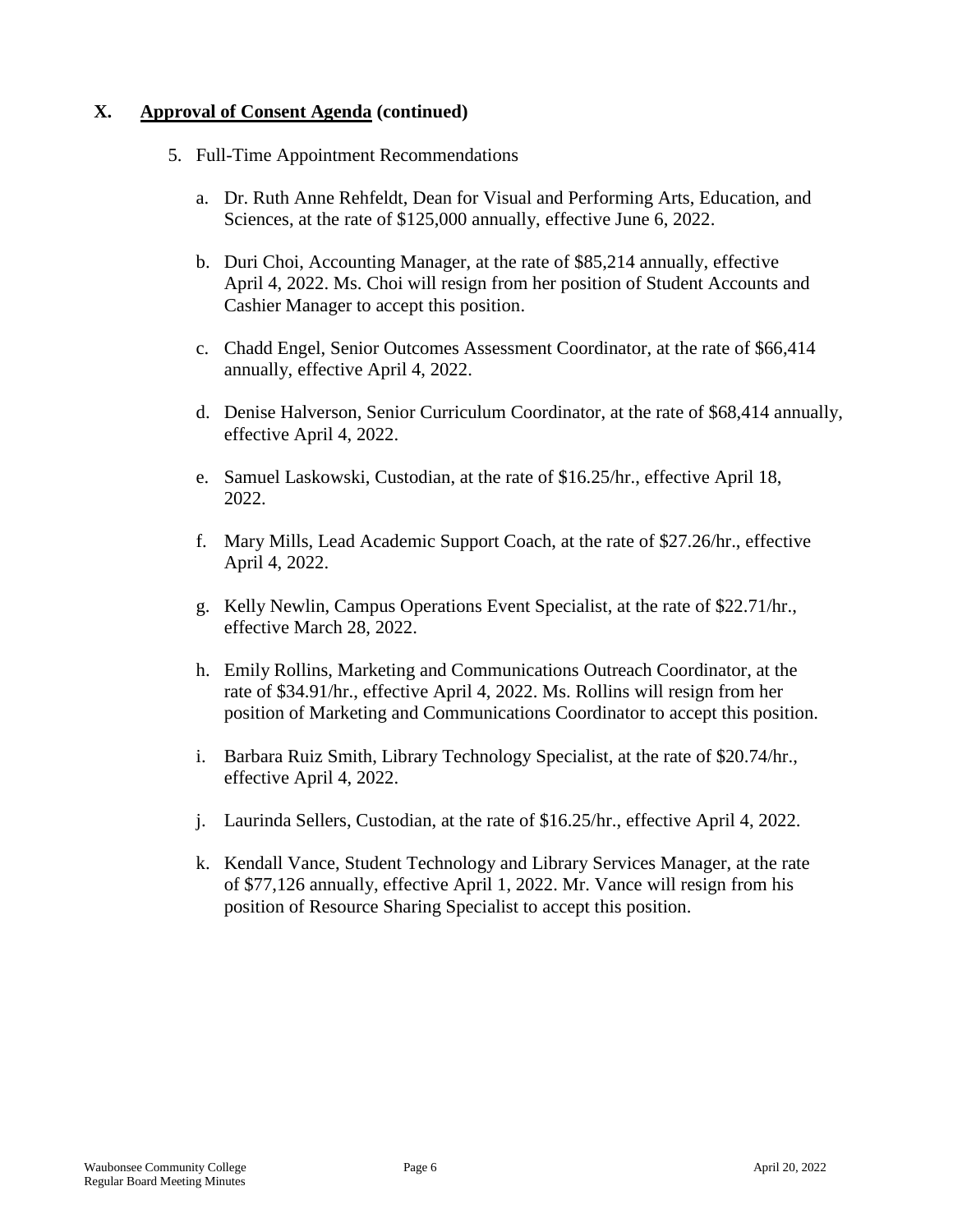## C. Financial Reports

1. Payroll Report for Pay Number 5

| 010100 | <b>Education Fund</b>                     | \$1,384,278.92 |
|--------|-------------------------------------------|----------------|
| 020100 | <b>Operations and Maintenance Fund</b>    | 87,175.19      |
| 050620 | <b>Bookstore</b>                          | 25,523.70      |
| 062101 | <b>Adult Education-State Basic</b>        | 29,386.80      |
| 062102 | <b>Adult Education-Performance</b>        | 5,960.43       |
| 062180 | <b>COVID Testing Center</b>               | 6,549.20       |
| 063101 | <b>Adult Education-Federal Basic</b>      | 12,854.52      |
| 063102 | <b>Adult Education-EL / Civics</b>        | 4,800.00       |
| 063107 | Perkins Postsecondary                     | 7,330.67       |
| 063132 | <b>Federal Work Study</b>                 | 3,132.72       |
| 063162 | <b>Upward Bound East</b>                  | 6,472.81       |
| 063165 | <b>Upward Bound West</b>                  | 5,734.01       |
| 063169 | <b>TRIO/Student Support Services</b>      | 9,928.94       |
| 063170 | Increasing Retention and Completion       | 18,400.28      |
| 063183 | <b>HEERF III</b>                          | 6,719.75       |
| 063202 | <b>Waubonsee Works</b>                    | 4,173.23       |
| 063934 | <b>Small Business Community Navigator</b> | 65.90          |
| 063935 | <b>AACC</b> MentorLinks                   | 2,296.00       |
| 063936 | <b>SBDC</b>                               | 4,629.53       |
| 064101 | <b>Adult and Family Literacy</b>          | 1,200.00       |
| 100300 | <b>Trust and Agency</b>                   | 100.00         |
| 120100 | Liability/Protection and Settlement       | 28,696.31      |
|        |                                           |                |

Final Total: \$1,655,408.89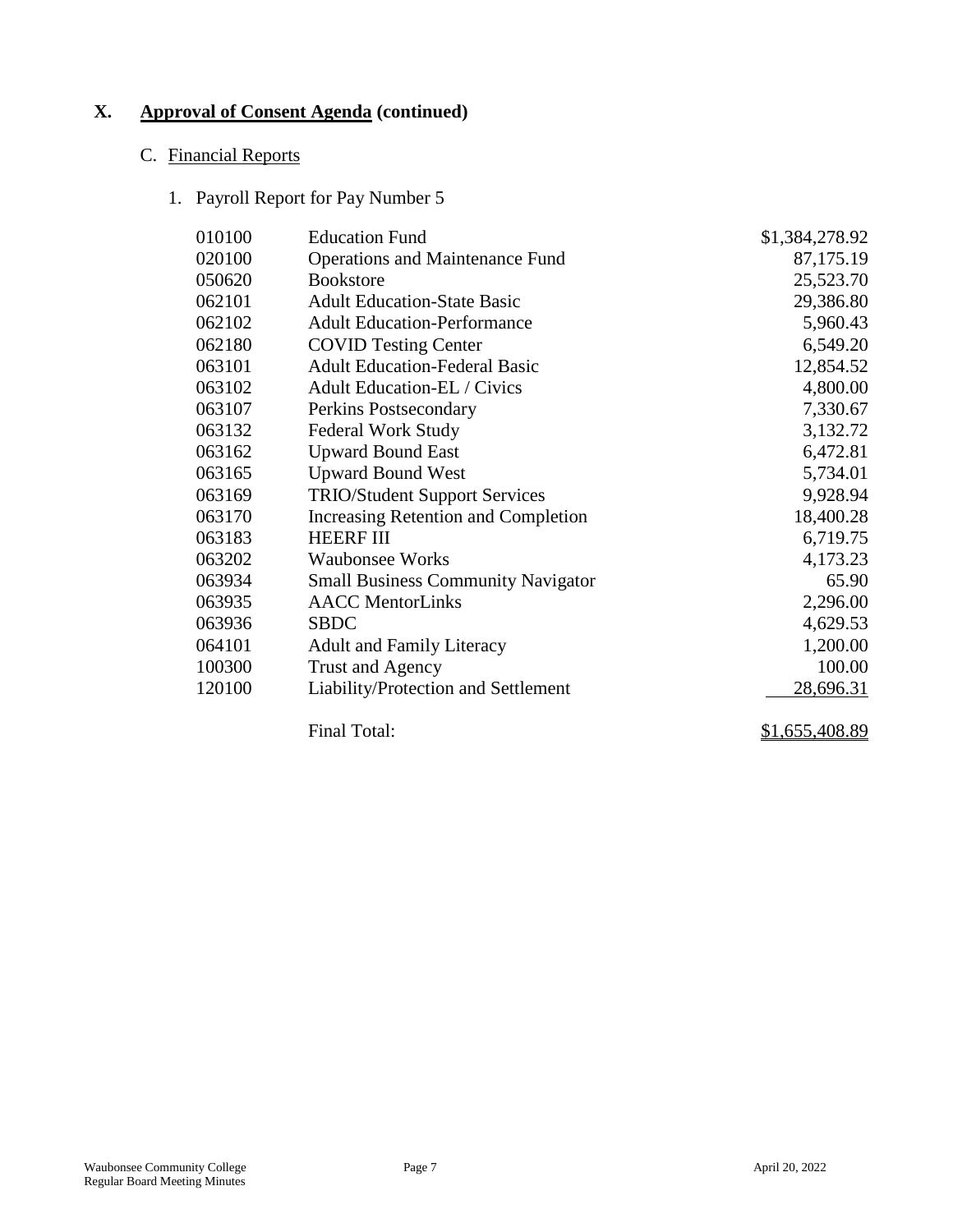2. Payroll Report for Pay Number 6

| 010100 | <b>Education Fund</b>                     | \$1,489,163.04 |
|--------|-------------------------------------------|----------------|
| 020100 | <b>Operations and Maintenance Fund</b>    | 99,283.54      |
| 050620 | <b>Bookstore</b>                          | 28,337.95      |
| 062101 | <b>Adult Education-State Basic</b>        | 10,514.76      |
| 062102 | <b>Adult Education-Performance</b>        | 6,733.35       |
| 062180 | <b>COVID Testing Center</b>               | 6,911.62       |
| 063101 | <b>Adult Education-Federal Basic</b>      | 12,333.08      |
| 063102 | <b>Adult Education-EL / Civics</b>        | 4,800.00       |
| 063107 | Perkins Postsecondary                     | 6,624.67       |
| 063132 | <b>Federal Work Study</b>                 | 3,855.30       |
| 063162 | <b>Upward Bound East</b>                  | 7,446.75       |
| 063165 | <b>Upward Bound West</b>                  | 6,006.66       |
| 063169 | <b>TRIO/Student Support Services</b>      | 10,184.49      |
| 063170 | Increasing Retention and Completion       | 20,141.07      |
| 063183 | <b>HEERF III</b>                          | 7,327.51       |
| 063202 | <b>Waubonsee Works</b>                    | 6,294.56       |
| 063934 | <b>Small Business Community Navigator</b> | 169.43         |
| 063935 | <b>AACC</b> MentorLinks                   | 2,296.00       |
| 063936 | <b>SBDC</b>                               | 4,733.13       |
| 064101 | <b>Adult and Family Literacy</b>          | 1,200.00       |
| 120100 | Liability/Protection and Settlement       | 3,215.64       |
|        | Final Total:                              | \$1,767,572.53 |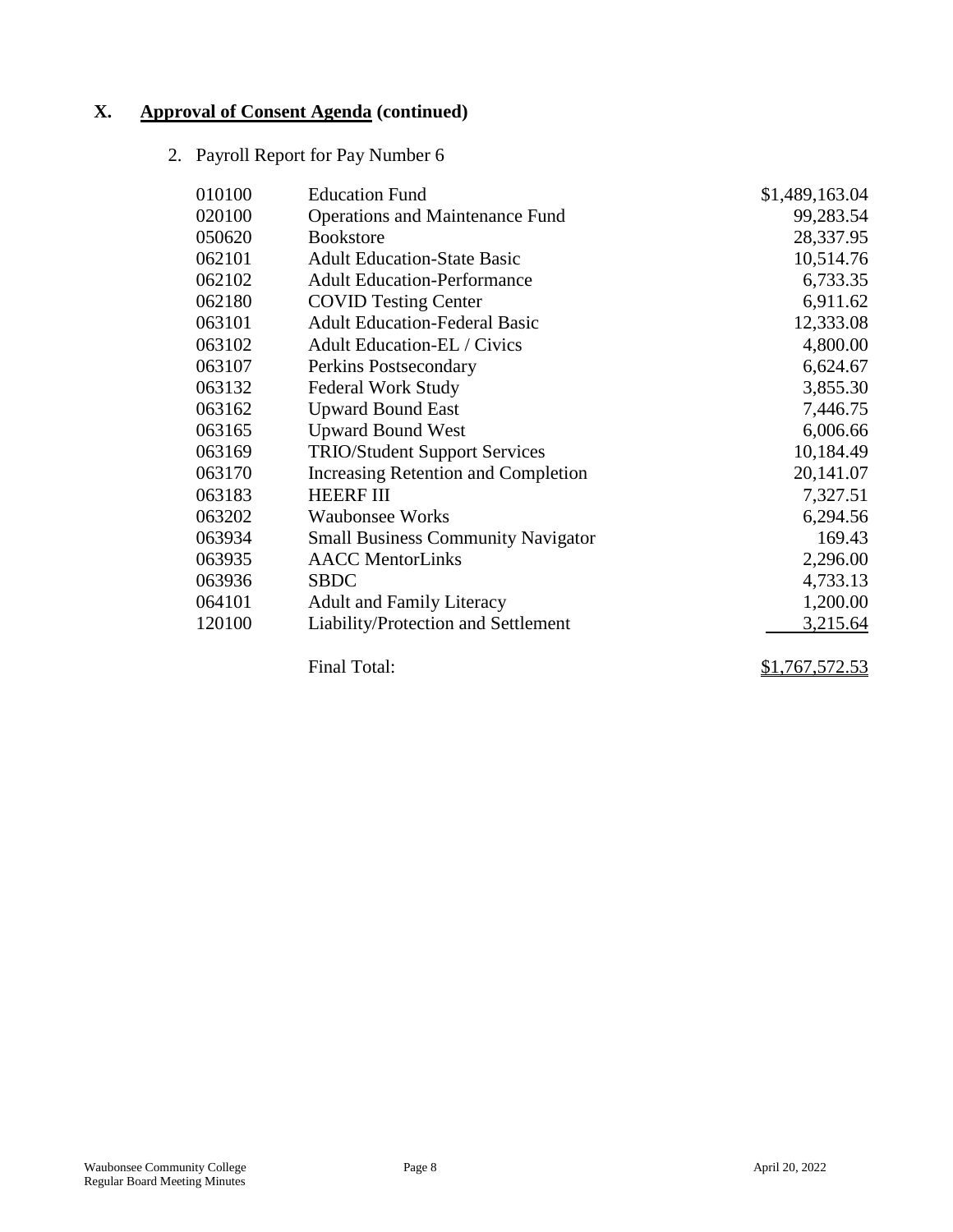3. Accounts Payable for the Period Ending March 31, 2022 and Travel Expenses of the Members of the Board of Trustees and of Employees as presented

| 010100 | <b>Education Fund</b>                      | \$746,687.59   |
|--------|--------------------------------------------|----------------|
| 010900 | Payroll Clearing Fund                      | 82,009.28      |
| 020100 | <b>Operations and Maintenance Fund</b>     | 597,462.01     |
| 030100 | <b>Operations / Maintenance Restricted</b> | 18,340.37      |
| 050503 | <b>Auto Resale</b>                         | 8,347.74       |
| 050620 | <b>Bookstore</b>                           | 124,778.27     |
| 050810 | <b>Internal Medical Insurance</b>          | 782,113.55     |
| 050811 | <b>Retiree Medical Insurance</b>           | 9,204.97       |
| 062102 | <b>Adult Education-Performance</b>         | 759.04         |
| 062180 | <b>COVID Testing Center</b>                | 2,568.13       |
| 063107 | Perkins Postsecondary                      | 3,101.76       |
| 063162 | <b>Upward Bound East</b>                   | 229.36         |
| 063165 | <b>Upward Bound West</b>                   | 576.56         |
| 063170 | Increasing Retention and Completion        | 7,888.21       |
| 063183 | <b>HEERF III</b>                           | 295,534.88     |
| 063931 | <b>SBDC</b> Supplemental                   | 425.00         |
| 063934 | <b>Small Business Community Navigator</b>  | 900.00         |
| 063936 | <b>SBDC</b>                                | 687.50         |
| 064114 | <b>SBDC</b> Other Sources                  | 82.48          |
| 064122 | <b>TRIUMPH</b>                             | 12,301.00      |
| 064123 | <b>AAC&amp;U</b> Guided Pathways           | 1,500.00       |
| 064999 | <b>Miscellaneous Restricted Funds</b>      | 975.00         |
| 100300 | Trust and Agency                           | 24,919.19      |
| 120100 | Liability/Protection and Settlement        | 23,653.25      |
|        | Final Total:                               | \$2,745,045.14 |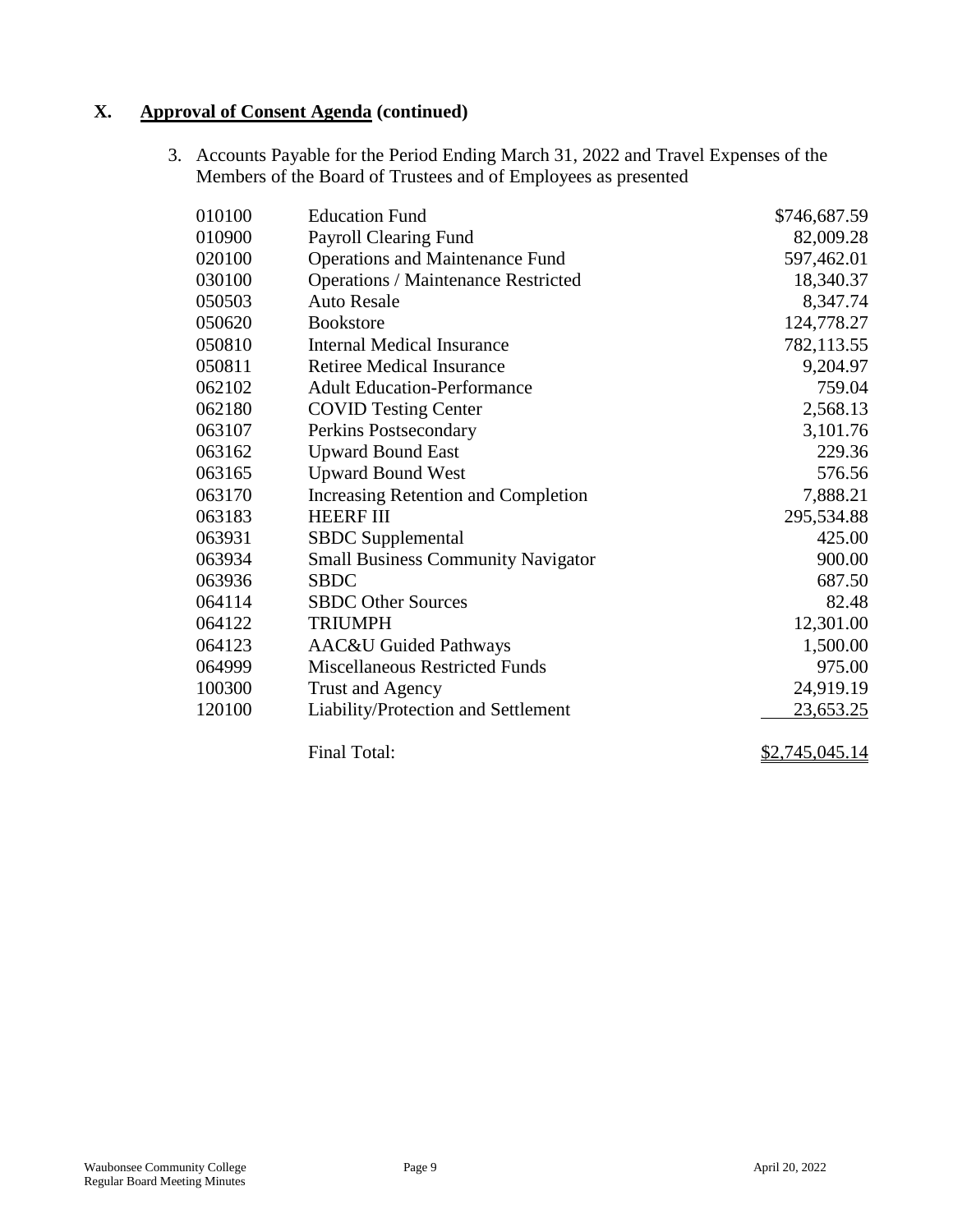## 4. Bids/Purchases:

- a. 2022 Commencement Furniture Rental Services Award of contract to the lowest qualified bidder for the 2022 commencement furniture rental services to Ultimate Rental Services, Inc. of Romeoville, IL in the amount of \$39,788.49.
- b. Purchase of Utility Tractor and Multi-Purpose Bucket Purchase of a new John Deere 5125M PowrQuadTM PLUS/Powr8TM Utility Tractor with a John Deere 540M loader and John Deere MP78B Multi-purpose Bucket from Arends Hogan Walker, LLC of Elburn, IL in the amount of \$101,868.82.
- c. Building Automation Systems Support and Maintenance Services Agreement Three-year building automation system support and maintenance services agreement from Interactive Building Solutions, Inc. of Joliet, IL in the amount of \$162,240 for the coverage period of April 21, 2022 through April 20, 2025.
- d. Elevator Maintenance Services Agreement Three-year elevator maintenance services agreement from Advanced Elevator, Inc. of Aurora, IL in the amount of \$75,600 for the coverage period of April 21, 2022 through April 20, 2025.
- e. Electrical Services and Maintenance Agreement Renewal of the electrical services and maintenance agreement from Volt Electric, Inc. of Big Rock, IL in the not to exceed amount of \$75,000 for the coverage period of May 1, 2022 through April 30, 2023.
- f. Plumbing Repair Services and Maintenance Agreement Renewal of the plumbing repair services and maintenance agreement from Key Construction Group of Newark, IL in the not to exceed amount of \$48,000 for the coverage period of May 1, 2022 through April 30, 2023.
- g. Absolute Data and Device Security Software, Maintenance, and Support Agreement Three-year Absolute Data and Device Security software, maintenance, and support agreement from CDW-Government, LLC of Vernon Hills, IL in the amount of \$40,170 for the coverage period of June 20, 2022 through June 20, 2025.
- h. Automic Job Scheduler Application Consulting and Contractual Services (Emergency Procurement) Automic Job Scheduler Application consulting and contractual services from Robert Mark Technologies, Inc. of Woodbury, MN in the amount of \$35,000.
- i. Juniper Network Switches Juniper network switches from Nexum, Inc. of Hammond, IN in the amount of \$44,564.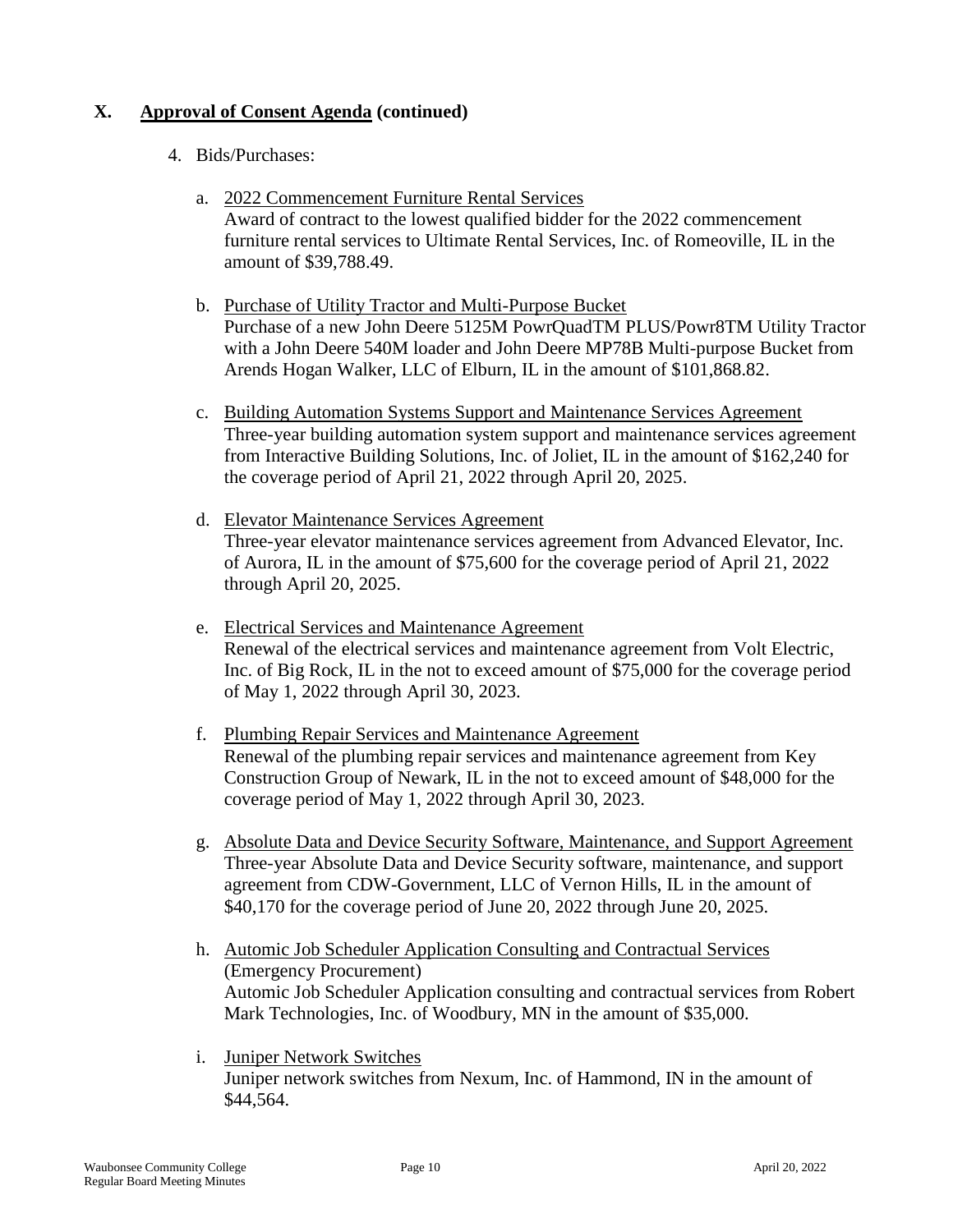## **XI. Consent Agenda Items Removed for Individual Consideration**

No Consent Agenda Items were removed.

### **XII. Personnel Reports**

### A. Retirement of College President and Award of President Emeritus Status

The board, on a motion by Ms. Willson and seconded by Mr. Kelsey, unanimously approved the retirement of Dr. Christine Sobek, President, effective January 4, 2023, and in recognition of her 21 years of distinguished service, commitment, leadership, and contributions as President of the college, the Waubonsee Community College Board of Trustees bestowed upon Dr. Christine Sobek the honorary title of President Emeritus upon her retirement.

Board Chair Rebecca Oliver shared sentiments of appreciation and deepest thanks to Dr. Sobek for all her contributions.

Chair Oliver announced the board's intention to conduct a national presidential search for the college's fifth president and to contract for the services of a professional search and consultation firm to assist with the search process. The board is forming a Board Transition Committee to oversee the selection of a search firm and other related tasks. Michele Needham, Executive Director of Human Resources, will serve as the administrative liaison to the Board Transition Committee.

### B. Full-Time Termination

The board, on a motion by Mr. Delgado and seconded by Mr. Guzman, unanimously approved the termination of Dashaun Phillips, Financial Aid Advisor, effective April 20, 2022.

### **XIII. Policy Reports**

### **XIV. Curriculum Reports**

### **XV. Buildings and Grounds**

A. Construction and Renovation of College Facilities Update

A written Construction and Renovation of College Facilities Update was provided.

B. Career and Technical Education Building Update

A written Career and Technical Education Building Update was provided.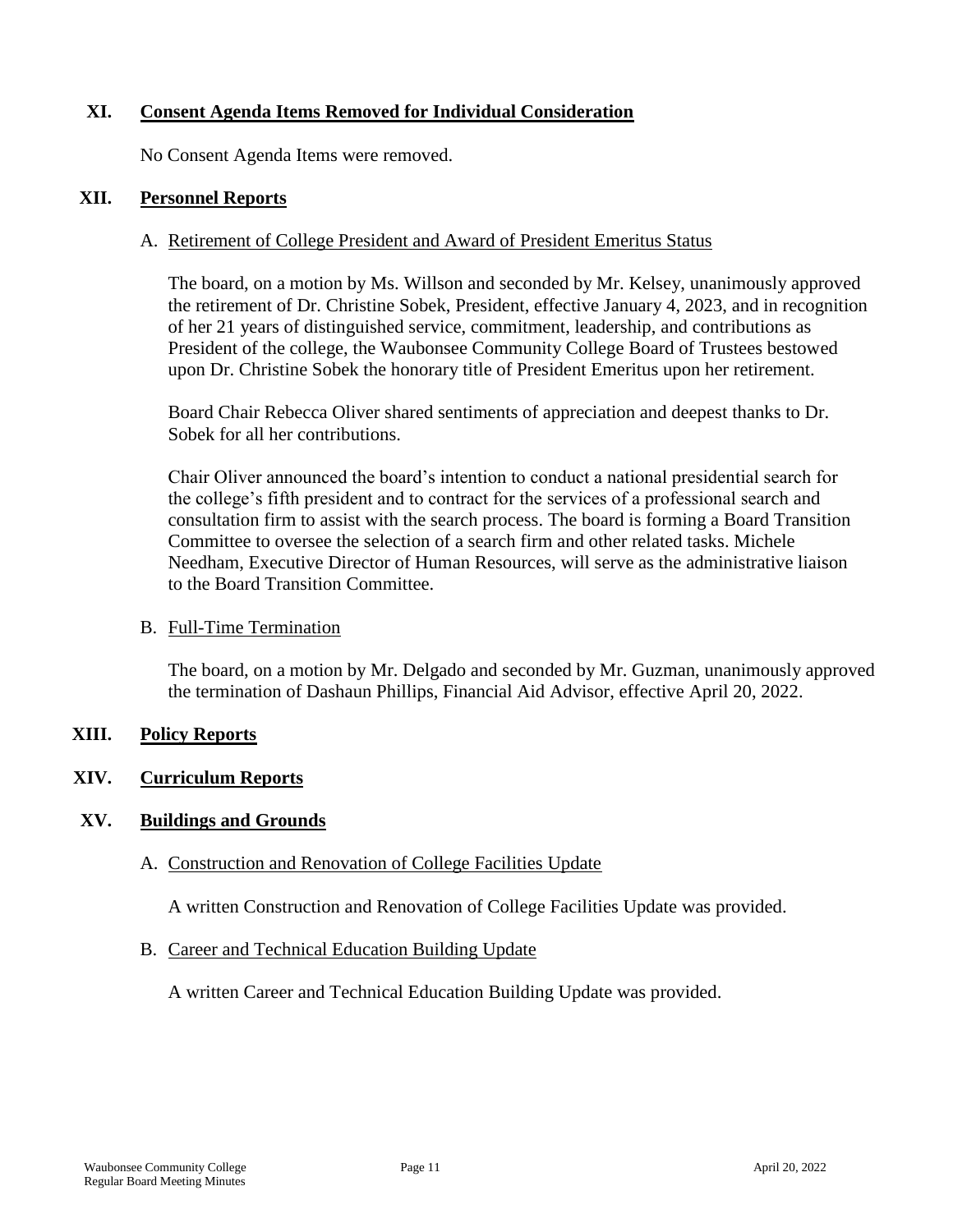## **XVI. Financial Reports**

### A. Treasurer's Report for the Month of March 2022

The Treasurer's Report for the month of March 2022 was accepted by the board and placed on file.

### B. Budget Summary Ending March 2022

Comparison of budget to actual for the nine months ending March 31, 2022 was accepted by the board and placed on file.

### C. Bids/Purchases:

### 1. Replacement of Desktop Computers

The board, on a motion by Mr. Michels and seconded by Mr. Delgado, unanimously approved the replacement of desktop computers with warranties from CDW Government, LLC of Vernon Hills, IL in the amount of \$423,840 for the coverage period of June 1, 2022 through May 31, 2027.

2. Replacement of Laptop Computers

The board, on a motion by Mr. Kelsey and seconded by Mr. Thomas, unanimously approved the replacement of laptop computers with warranties from CDW Government, LLC of Vernon Hills, IL in the amount of \$382,554 for the coverage period of June 1, 2022 through May 31, 2027.

3. Contracts for Additional Temporary Staffing Services

The board, on a motion by Mr. Thomas and seconded by Mr. Guzman, unanimously approved the contracts for additional temporary staffing services in the not to exceed amount of \$200,000 for the coverage period of July 1, 2021 through June 30, 2022.

4. Contracts for Temporary Staffing Services for the Cleared4 Campus Access Pass Program

The board, on a motion by Mr. Delgado and seconded by Mr. Thomas, unanimously approved the contracts for temporary staffing services for the Cleared4 Campus Access Pass program in the not to exceed additional amount of \$300,000 through May 13, 2022. This purchase is grant funded.

## **XVII. Other Reports**